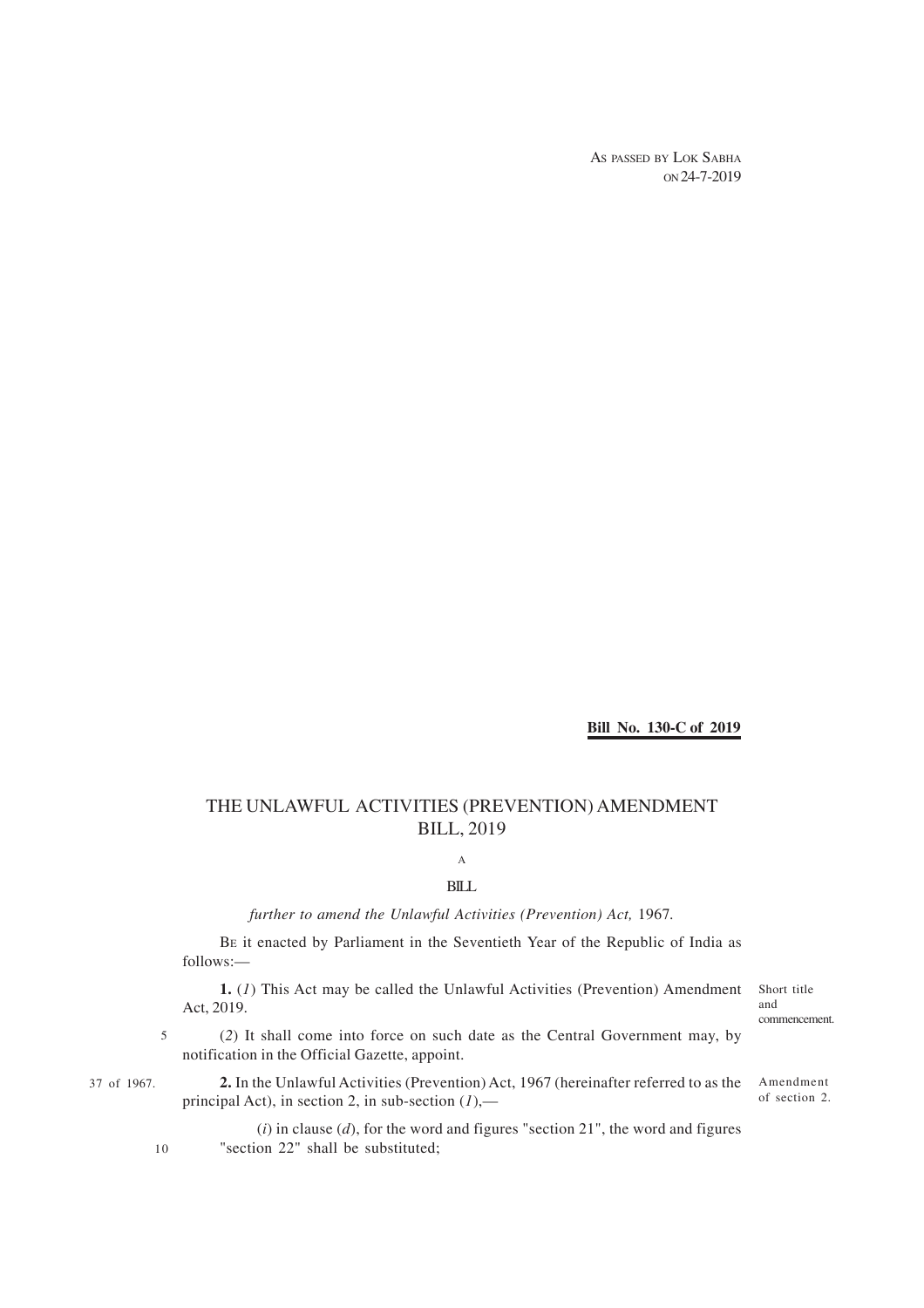(*ii*) in clause (*ha*), for the words "the Schedule", the words "a Schedule" shall be substituted;

(*iii*) in clause (*m*), for the word "Schedule", the words "First Schedule" shall be substituted.

**3.** In section 25 of the principal Act, in sub-section (*1*), for the words "in which such property is situated, make an order", the words "in which such property is situated, or where the investigation is conducted by an officer of the National Investigation Agency, with the prior approval of the Director General of National Investigation Agency, make an order" shall be substituted. of section 25. 5

**4.** In Chapter VI of the principal Act, for the Chapter heading, the following Chapter heading shall be substituted, namely:— Amendment of heading of Chapter VI. 10

#### "TERRORIST ORGANISATIONS AND INDIVIDUALS".

**5.** In section 35 of the principal Act,—

 $(i)$  in sub-section  $(1)$ ,—

(*A*) in clause (*a*), after the words "First Schedule", the words "or the name of an individual in the Fourth Schedule" shall be inserted; 15

(*B*) in clause (*b*), after the words "United Nations", the words "or the name of an individual in the Fourth Schedule" shall be inserted;

(*C*) in clause (*c*), after the words "First Schedule", the words "or the name of an individual from the Fourth Schedule" shall be inserted;

20

(*D*) in clause (*d*), after the words "First Schedule", the words "or the Fourth Schedule" shall be inserted;

(*ii*) in sub-section (*2*), for the words "an organisation only if it believes that it is", the words "an organisation or an individual only if it believes that such organisation or individual is" shall be substituted;

 $(iii)$  in sub-section  $(3)$ , for the words "an organisation shall be deemed to be involved in terrorism if it", the words "an organisation or an individual shall be deemed to be involved in terrorism if such organisation or individual" shall be substituted.

**6.** In section 36 of the principal Act,—

(*i*) in the marginal heading, for the words "a terrorist organisation", the words "terrorist organisation or individual" shall be substituted;

 $(iii)$  in sub-section  $(I)$ , for the words "an organisation from the Schedule", the words "an organisation from the First Schedule, or as the case may be, the name of an individual from the Fourth Schedule" shall be substituted;

(*iii*) in sub-section (*2*),—

(*A*) in clause (*b*), for the words "Schedule as a terrorist organisation", the words "First Schedule as a terrorist organisation, or" shall be substituted;

(*B*) after clause (*b*), the following clause shall be inserted, namely:—

"(*c*) any person affected by inclusion of his name in the Fourth Schedule as a terrorist."; 40

 $(iv)$  in sub-section  $(5)$ , for the words "an organisation from the Schedule", the words "an organisation from the First Schedule or the name of an individual from the Fourth Schedule" shall be substituted;

(*v*) in sub-section (*6*), after the words "an organisation", the words "or an individual" shall be inserted; 45

Amendment of section 36.

Amendment

Amendment of section 35.

30

35

25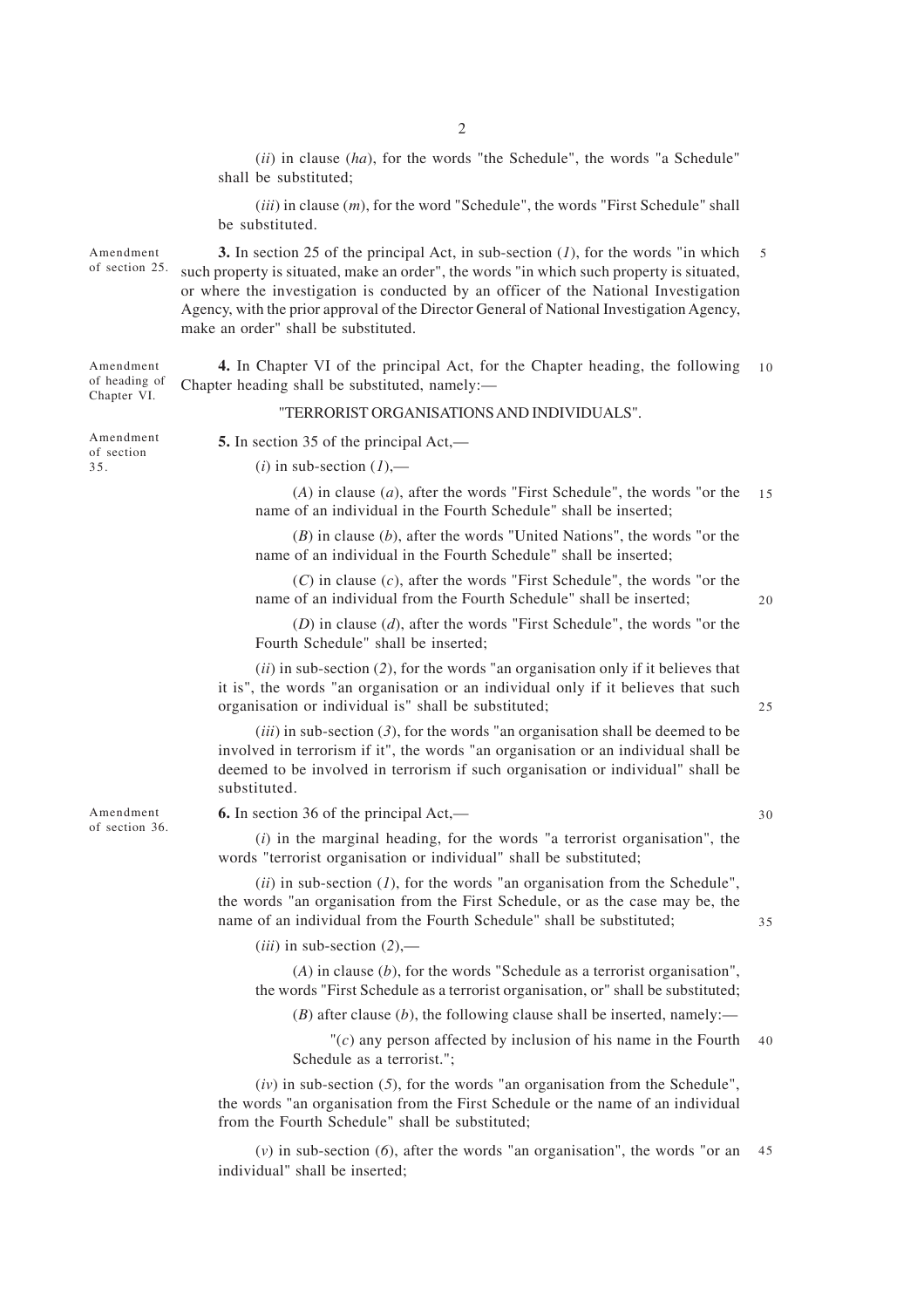(*vi*) in sub-section (*7*), for the word "Schedule", the words "First Schedule or the name of an individual from the Fourth Schedule" shall be substituted.

3

**8.** In section 43 of the principal Act,— 5

 $(i)$  after clause  $(b)$ , the following clause shall be inserted, namely:—

"(*ba*) in the case of National Investigation Agency, below the rank of Inspector;";

(*ii*) in clause (*c*), after the words, brackets and letter "or clause (*b*)", the words, brackets and letters "or clause (*ba*)" shall be inserted.

**9.** In section 45 of the principal Act, in sub-section (*1*), in clause (*ii*), for the word "where", the word "if" shall be substituted.

**10.** In the First Schedule to the principal Act, for the brackets, words, figures and letter " $[See$  sections  $2(1)(m)$  and  $35$ ]", the brackets, words, figures and letter 15 "[See sections  $2(1)(m)$ , 35, 36 and 38 (1)]" shall be substituted.

**11.** In the Second Schedule to the principal Act,—

(*a*) in item (*v*), the words "as amended from time to time" shall be inserted at the end;

(*b*) after item  $(ix)$ , the following item shall be inserted, namely:—

"(*x*) International Convention for Suppression of Acts of Nuclear Terrorism (2005).".

**12.** After the Third Schedule to the principal Act, the following Schedule shall be added, namely:— Addition of Fourth Schedule.

## "THE FOURTH SCHEDULE

[*See* sections 35(*1*) and 36]

Sl. No. Name of Individuals

 $^{\rm o}$  .

of section 38.

Amendment of section 43.

Amendment

Amendment of section 45.

Amendment of First Schedule.

Amendment of Second Schedule.

20

10

25